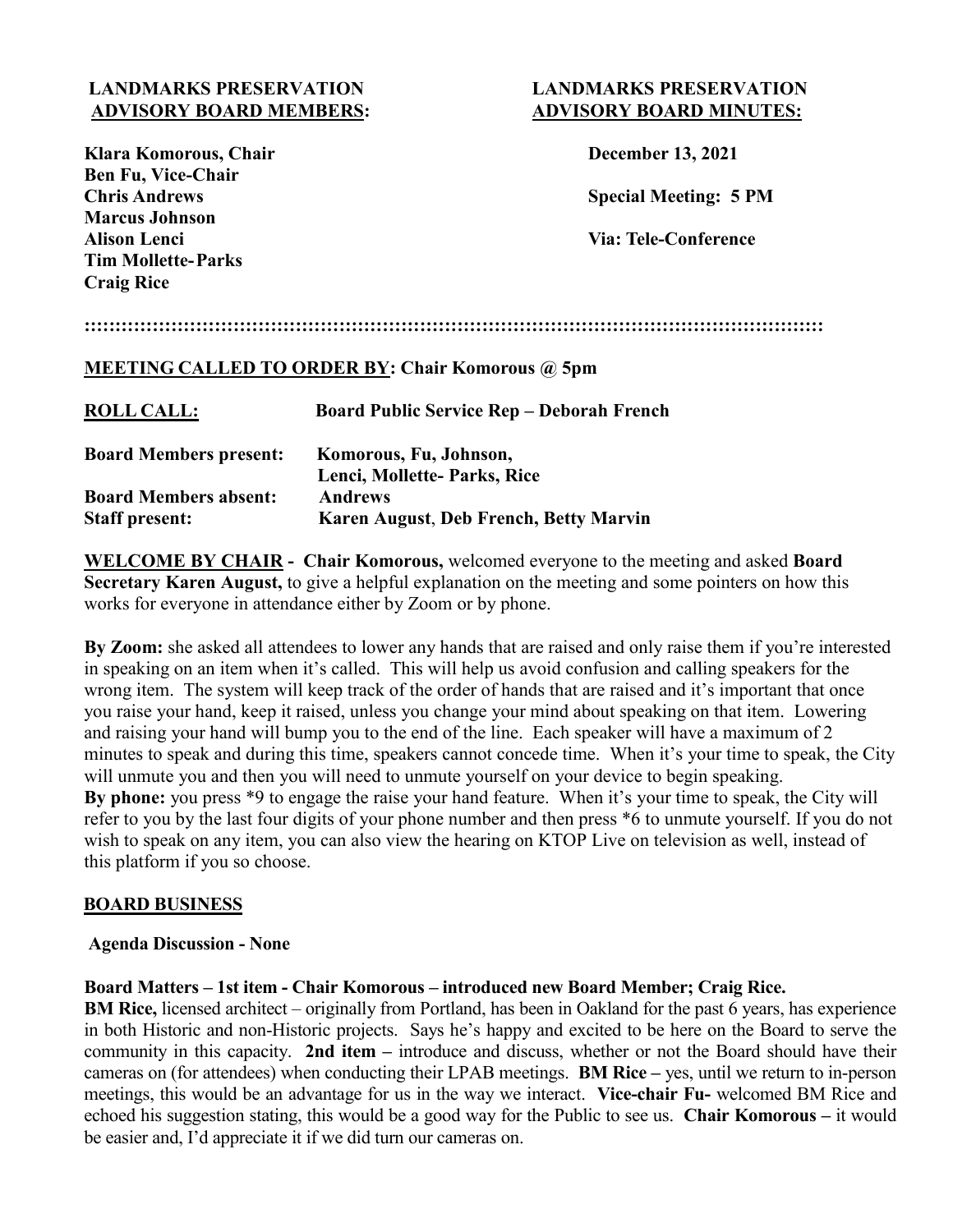**BM Mollette-Parks –** also, would like to see everyone and, it would be good for the Public to see who's participating. (**Per Chair Komorous**, this matter will be further discussed at their next LPAB meeting and, a decision will be made then).

### **Sub-committee Reports - None**

**Secretary Reports – August –** regarding **item #2** in the Applications, no action will be taken by the LPAB on the draft EIR, only comments are requested at this time. The design proposal will return to the LPAB (at a letter date), to discuss the merits of the proposal. Also, a friendly reminder that the next LPAB meeting will be January 10, 2022.

 **OPEN FORUM – Naomi Schiff, Oakland Heritage Alliance (OHA) –** welcomed new BM Rice and, reported on the successful clean-up efforts of the J. Mora Moss House in Mosswood Park. She stated, they had 30-50 volunteers, staff, Public Works, OHA, Neighborhood Recreation Advisory Council and two Council Members all helping to clear out the home. Also, thanked the LPAB, for having helped to raise a 'human cry'.

**CONSENT CALENDAR –** the Commission will take a single roll call vote on the item listed below.

| <b>Location:</b><br>#1                        | <b>Citywide</b>                                                                                                                                                                                                                                                                                                                                                                                                               |
|-----------------------------------------------|-------------------------------------------------------------------------------------------------------------------------------------------------------------------------------------------------------------------------------------------------------------------------------------------------------------------------------------------------------------------------------------------------------------------------------|
| <b>Accessor's Parcel Number:</b>              | N/A                                                                                                                                                                                                                                                                                                                                                                                                                           |
| <b>Proposal:</b>                              | Adoption of a Resolution Determining that Conducting In-Person<br>Meetings of the Landmarks Preservation Advisory Board Would Present<br>Imminent Risks to Attendees' Health, And Electing to Continue<br>Conducting Meetings Using Teleconferencing In Accordance With<br>California Government Code Section 54953(e), A Provision of AB-361, to<br>Allow Continuation of Landmarks Preservation Advisory Board<br>Meetings. |
| Applicant:                                    | Karen August, Secretary to the Landmarks Preservation Advisory Board                                                                                                                                                                                                                                                                                                                                                          |
| <b>Phone Number:</b>                          | 510-238-6935                                                                                                                                                                                                                                                                                                                                                                                                                  |
| Owner:                                        | NA                                                                                                                                                                                                                                                                                                                                                                                                                            |
| <b>Case File Number:</b>                      | NA                                                                                                                                                                                                                                                                                                                                                                                                                            |
| <b>Planning Permits Required:</b>             | <b>Adopt Resolution</b>                                                                                                                                                                                                                                                                                                                                                                                                       |
| <b>General Plan:</b>                          | NA                                                                                                                                                                                                                                                                                                                                                                                                                            |
| Zoning:                                       | <b>NA</b>                                                                                                                                                                                                                                                                                                                                                                                                                     |
| <b>Environmental</b><br><b>Determination:</b> | Exempt pursuant to California Environmental Quality Act (CEQA)<br>Guidelines Section 15061(b)(3) (Common Sense Exemption).                                                                                                                                                                                                                                                                                                    |
| <b>Historic Status:</b>                       | NA                                                                                                                                                                                                                                                                                                                                                                                                                            |
| <b>City Council District:</b>                 | <b>NA</b>                                                                                                                                                                                                                                                                                                                                                                                                                     |
| <b>Status:</b>                                | <b>NA</b>                                                                                                                                                                                                                                                                                                                                                                                                                     |
| <b>Staff Recommendation:</b>                  | Receive public testimony and consider adoption of Resolution.                                                                                                                                                                                                                                                                                                                                                                 |
| <b>Finality of Decision:</b>                  | Decision Final.                                                                                                                                                                                                                                                                                                                                                                                                               |
| For further information:                      | Contact case planner <b>Karen August</b> at 510-238-6935 or by e-mail at<br>kaugust@oaklandca.gov                                                                                                                                                                                                                                                                                                                             |

 **The LPAB Board passed the motion:** to continue using Teleconferencing for their meetings: **6-ayes, 1-abstain**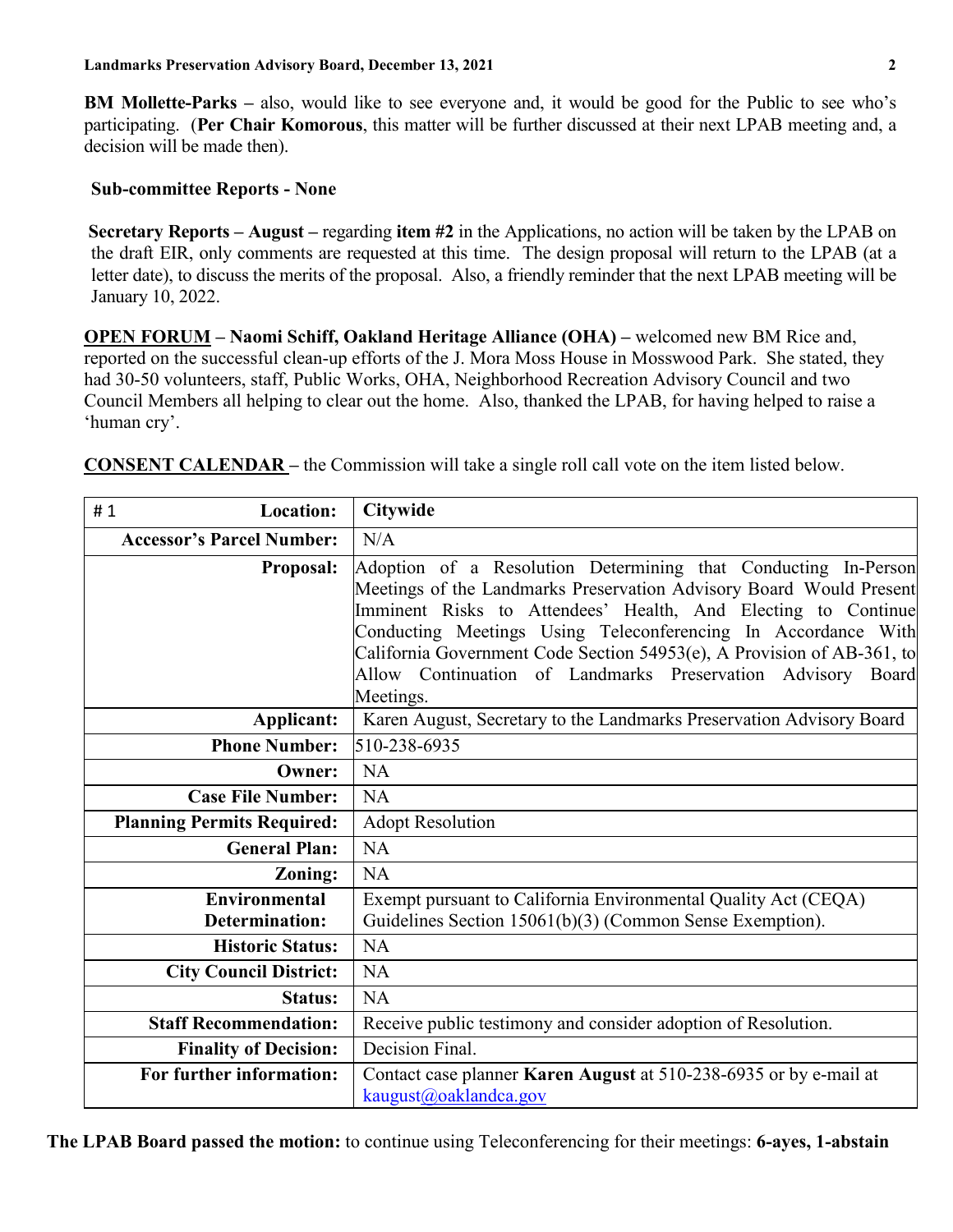| Location:<br>#2                     | 4315, 4365, 4368, and 4500 Lincoln Ave.                                                                                                                                                                                                                                                                                                                                                                                                                                                                                                                                                                                                                                                                                                                                                                                                                                                                                                                                                                                                                                                                                                                                                                                                                                                                                                                                                                                                                                                                                                                                                                                                                                                                                                                                                                                                                                                                                                            |
|-------------------------------------|----------------------------------------------------------------------------------------------------------------------------------------------------------------------------------------------------------------------------------------------------------------------------------------------------------------------------------------------------------------------------------------------------------------------------------------------------------------------------------------------------------------------------------------------------------------------------------------------------------------------------------------------------------------------------------------------------------------------------------------------------------------------------------------------------------------------------------------------------------------------------------------------------------------------------------------------------------------------------------------------------------------------------------------------------------------------------------------------------------------------------------------------------------------------------------------------------------------------------------------------------------------------------------------------------------------------------------------------------------------------------------------------------------------------------------------------------------------------------------------------------------------------------------------------------------------------------------------------------------------------------------------------------------------------------------------------------------------------------------------------------------------------------------------------------------------------------------------------------------------------------------------------------------------------------------------------------|
| <b>Accessor's Parcel Number:</b>    | APN 29A-1367-4-4,29A-1367-1-14,29-1009-10-5, and 29-1009-6                                                                                                                                                                                                                                                                                                                                                                                                                                                                                                                                                                                                                                                                                                                                                                                                                                                                                                                                                                                                                                                                                                                                                                                                                                                                                                                                                                                                                                                                                                                                                                                                                                                                                                                                                                                                                                                                                         |
| Proposal:                           | Public Hearing on the Draft Environmental Impact Report to receive public and<br>Landmarks Preservation Advisory Board comments on the Head-Royce<br>Planned Unit Development Project. Head-Royce School proposes to integrate<br>the existing Campus with the former Lincoln Children's Center site (the<br>proposed South Campus) to create a unified, 22-acre K-12 school (the Project).<br>The Project proposes to connect these two campuses via an underground tunnel<br>under Lincoln Avenue and/or with an at-grade pedestrian crossing across<br>Lincoln Avenue. There are 12 existing buildings on the proposed South<br>Campus. Generally, these existing buildings are in fair condition on the<br>exterior, but in poorer conditions in the interior. The Project proposes to remove<br>eight of the twelve existing buildings on the proposed South Campus, to<br>rehabilitate three existing buildings identified as historic resources for use as<br>school facilities, and to use one existing building for school-related or<br>potentially short-term employee housing. The Project also includes a proposal<br>to construct a new Performance Arts Center (for student curriculum relating to<br>theater, music, dance and culture) and to construct two new small structures<br>(each 1,500 square-feet, one for maintenance and the other as a link to the<br>proposed pedestrian tunnel, housing an elevator). The Project also proposes a<br>one-way circulation loop driveway on the proposed South Campus to provide<br>off-street drop-off and pick-up space, thereby eliminating pick-up and drop-off<br>activities (other than for buses) from Lincoln Avenue and reducing turn-around<br>traffic in adjacent neighborhoods. The Project also proposes to increase<br>permitted student enrollment by 344 students over the currently allowed<br>enrollment of 906 students, to a maximum student enrollment of 1,250 |
|                                     | students.                                                                                                                                                                                                                                                                                                                                                                                                                                                                                                                                                                                                                                                                                                                                                                                                                                                                                                                                                                                                                                                                                                                                                                                                                                                                                                                                                                                                                                                                                                                                                                                                                                                                                                                                                                                                                                                                                                                                          |
| Applicant:<br><b>Phone Number:</b>  | Crystal Land, Head of School<br>510 351-1300                                                                                                                                                                                                                                                                                                                                                                                                                                                                                                                                                                                                                                                                                                                                                                                                                                                                                                                                                                                                                                                                                                                                                                                                                                                                                                                                                                                                                                                                                                                                                                                                                                                                                                                                                                                                                                                                                                       |
| Owner:                              | Head-Royce School                                                                                                                                                                                                                                                                                                                                                                                                                                                                                                                                                                                                                                                                                                                                                                                                                                                                                                                                                                                                                                                                                                                                                                                                                                                                                                                                                                                                                                                                                                                                                                                                                                                                                                                                                                                                                                                                                                                                  |
| <b>Case File Number:</b>            | PLN-18532 and PLN18152-ER01                                                                                                                                                                                                                                                                                                                                                                                                                                                                                                                                                                                                                                                                                                                                                                                                                                                                                                                                                                                                                                                                                                                                                                                                                                                                                                                                                                                                                                                                                                                                                                                                                                                                                                                                                                                                                                                                                                                        |
|                                     |                                                                                                                                                                                                                                                                                                                                                                                                                                                                                                                                                                                                                                                                                                                                                                                                                                                                                                                                                                                                                                                                                                                                                                                                                                                                                                                                                                                                                                                                                                                                                                                                                                                                                                                                                                                                                                                                                                                                                    |
| <b>Planning Permits Required:</b>   | Planned Unit Development, Conditional Use Permit, Major Encroachment<br>Permits with Californian Environmental Quality Act (CEQA) analysis through<br>an Environmental Impact Report (EIR), which will require certification for<br>Project approval.                                                                                                                                                                                                                                                                                                                                                                                                                                                                                                                                                                                                                                                                                                                                                                                                                                                                                                                                                                                                                                                                                                                                                                                                                                                                                                                                                                                                                                                                                                                                                                                                                                                                                              |
| <b>General Plan:</b>                | Institutional; Hillside Residential                                                                                                                                                                                                                                                                                                                                                                                                                                                                                                                                                                                                                                                                                                                                                                                                                                                                                                                                                                                                                                                                                                                                                                                                                                                                                                                                                                                                                                                                                                                                                                                                                                                                                                                                                                                                                                                                                                                |
| Zoning:                             | RD-1; RH-4                                                                                                                                                                                                                                                                                                                                                                                                                                                                                                                                                                                                                                                                                                                                                                                                                                                                                                                                                                                                                                                                                                                                                                                                                                                                                                                                                                                                                                                                                                                                                                                                                                                                                                                                                                                                                                                                                                                                         |
| <b>Environmental Determination:</b> | The Draft Environmental Impact Report (DEIR) was published for a 45-day<br>review period from November 5, 2021 to December 20, 2021.                                                                                                                                                                                                                                                                                                                                                                                                                                                                                                                                                                                                                                                                                                                                                                                                                                                                                                                                                                                                                                                                                                                                                                                                                                                                                                                                                                                                                                                                                                                                                                                                                                                                                                                                                                                                               |
| <b>Historic Status:</b>             | PDHP C-3                                                                                                                                                                                                                                                                                                                                                                                                                                                                                                                                                                                                                                                                                                                                                                                                                                                                                                                                                                                                                                                                                                                                                                                                                                                                                                                                                                                                                                                                                                                                                                                                                                                                                                                                                                                                                                                                                                                                           |
| <b>City Council district</b>        | $\vert 4$                                                                                                                                                                                                                                                                                                                                                                                                                                                                                                                                                                                                                                                                                                                                                                                                                                                                                                                                                                                                                                                                                                                                                                                                                                                                                                                                                                                                                                                                                                                                                                                                                                                                                                                                                                                                                                                                                                                                          |
| Status:                             | <b>Under Review</b>                                                                                                                                                                                                                                                                                                                                                                                                                                                                                                                                                                                                                                                                                                                                                                                                                                                                                                                                                                                                                                                                                                                                                                                                                                                                                                                                                                                                                                                                                                                                                                                                                                                                                                                                                                                                                                                                                                                                |
| <b>Staff Recommendation</b>         | Receive public and Landmark Preservation Advisory Board comments on the<br>DEIR.                                                                                                                                                                                                                                                                                                                                                                                                                                                                                                                                                                                                                                                                                                                                                                                                                                                                                                                                                                                                                                                                                                                                                                                                                                                                                                                                                                                                                                                                                                                                                                                                                                                                                                                                                                                                                                                                   |
| <b>Action to be Taken:</b>          | No action to be taken by the Landmark Preservation Advisory Board on the<br>DEIR other than to provide comments.                                                                                                                                                                                                                                                                                                                                                                                                                                                                                                                                                                                                                                                                                                                                                                                                                                                                                                                                                                                                                                                                                                                                                                                                                                                                                                                                                                                                                                                                                                                                                                                                                                                                                                                                                                                                                                   |

## **PUBLIC HEARINGS / APPLICATIONS**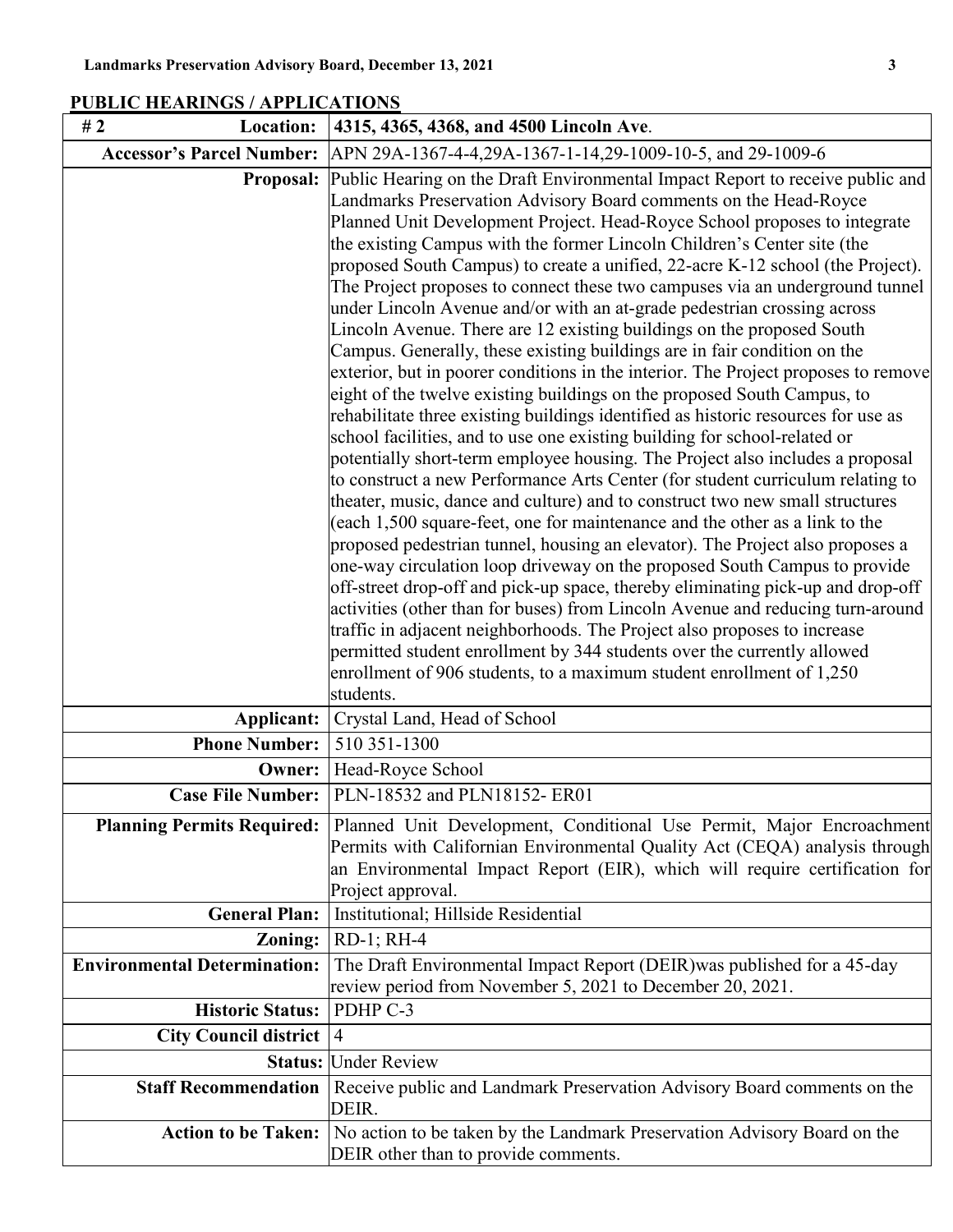#### For further information: Rebecca Lind: Phone: (510) 672-1474 or by e-mail: rlind@oaklandca.gov.

**Rebecca Lind, case planner –** this proposal is to expand the Head Royce School across Lincoln Ave. to the site of the former Lincoln Children's Center site creating a new South Campus. The proposal, is to connect the existing and proposed South Campus, with a pedestrian tunnel under Lincoln Ave. or, (as a second option) to have an additional grade pedestrian crossing. The CEQA and DEIR documents reviews both options. The proposal is to: demolish 8 of 12 existing buildings on the proposed South Campus; construct a new performing arts center; three historic resource buildings will be retained and rehabilitated; two small structures will be built, one for maintenance and, the other building will link the pedestrian crossing on the South Campus; a circulation drive-way is proposed on the South Campus that would provide off-street dropoff and pick-up parking space; increase in student enrollment from the current 906 to 1,250 students. This project would require an amendment to the existing 2016 Planned Unit Development permit that governs the existing school. Also, there was a Historic Resource Evaluation prepared as part of the DEIR (Appendix 7A). Three buildings on the campus qualify as individual historic resources for the purposes of CEQA and, are eligible for the California Register, the campus (itself) was not found to qualify as a historic district for the purposes of CEQA. The three buildings are proposed to be rehabilitated and reused with substantial interior renovation. The DEIR did not identify any significant or significant and unavoidable impacts.

As part of the DEIR analysis, there are three alternatives;  $#1 - is$  the required No Project Alternative, which includes the existing conditions at the time the notice of preparation; #2 – Minor Development Alternative, would include a cap on enrollment and some modification and reuse of existing buildings; #3 – Reduced Alternative, would provide for a reduced incremental increase in student enrollment, a new Loop Road for off street drop off and pick up and, an at grade crossing at Lincoln Ave., no underground pedestrian tunnel. Of these three alternatives, the DEIR concludes that Alternative #2, Minor Development Alternative is considered the environmentally superior alternative.

In conclusion, the purpose of this public hearing, is to provide information and to take comments on the adequacy of the DEIR. The hearing is not intended for receipt of comments on the merits of the project, we will be returning to the LPAB for further discussion on that. Comments tonight should focus on which potential adverse effects might be minimized and alternatives to the project. No action is asked of the Board tonight.

**Crystal Land, applicant, Head of School, Head Royce –** gave a PowerPoint presentation on the general project overview and key project benefits. When they purchased the property over 10 years ago, they envisioned having a thoughtful, inclusive and intentional approach to developing the proposed South Campus. The current plan incorporates detailed feedback from neighbors, which helped resolve issues related to; traffic, parking, noise and the neighborhood character. The Lincoln Child Center has been on that site for over 100 years and they would like to continue to serve children. She showed renderings of the current campus and the proposed South Campus, which includes; a collaboration center, a welcome center and science classrooms, a stem center, an underground tunnel link and the loop driveway.

**Lisa Follman, architect, SOM –** continued the presentation with the existing and historic buildings on the site. There are twelve existing buildings on the site, three have been identified as historical resources and, not part of the historic district. She went over the three historic buildings,  $(0, 1, \& 2)$  their existing architecture, which were all done in a Spanish Colonial Revival Style. The alterations, deferred maintenance and, the defining historical characteristics will be retained/rehabilitated to 'breath some life' back into these buildings and bring them up to code per the Secretary of the Interior standards.

**BOARD COMMENTS/QUESTIONS – BM Rice –** asked what the orientation of the interior will be and the uses for the buildings. **Follman** – non-historic interior and the use will be classrooms and Admin. Offices. **Chair Komorous** – the term 'falsely historic', does it apply to the restoration. **Follman –** the windows facing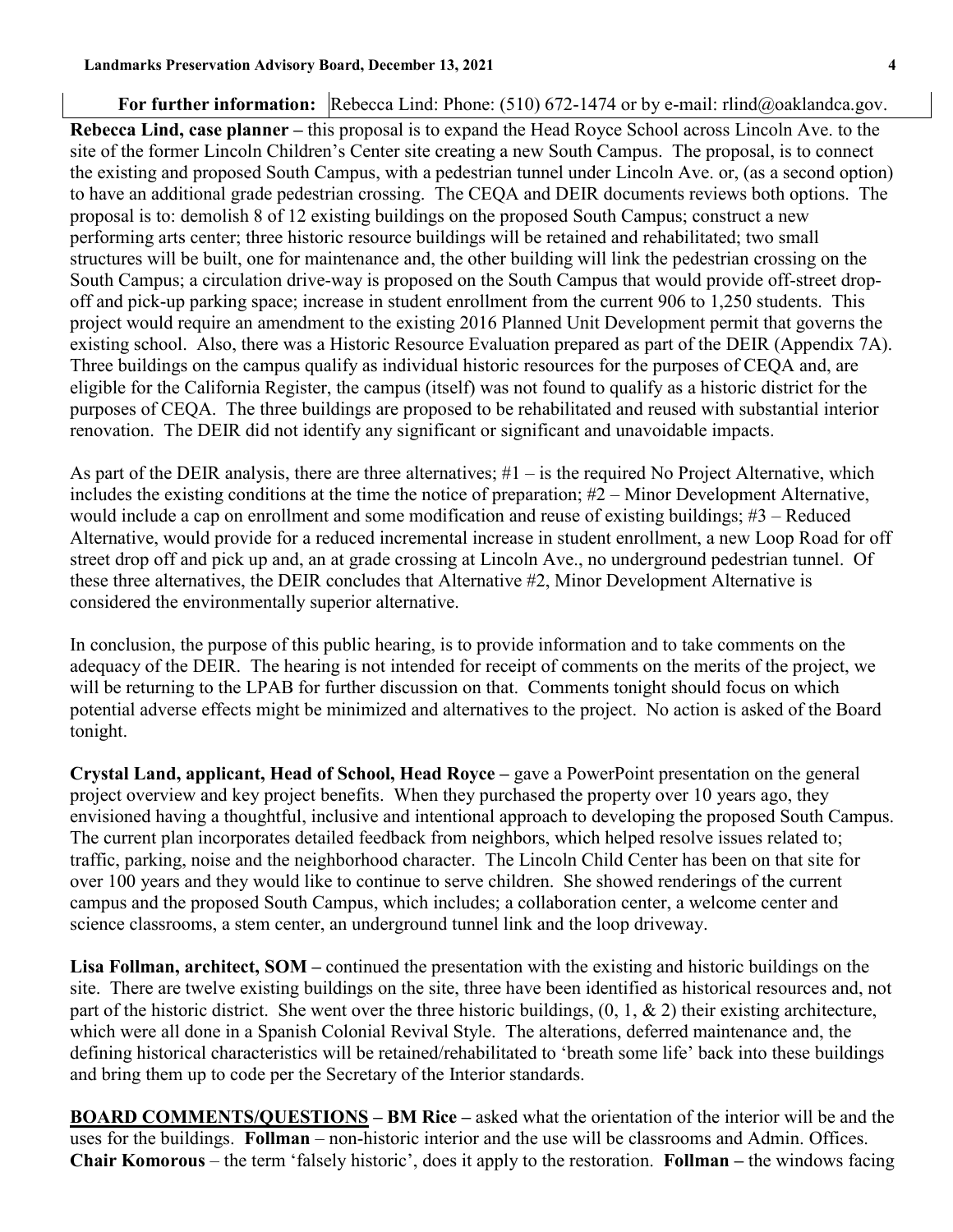the campus, will be non-historic. (**Chair Komorous -** suggested they discuss this topic further when they return to the LPAB).

#### **PUBLIC COMMENTS** –

**Rod Thompson, representative, Neighborhood Steering Committee (NSC) –** has worked on various issues regarding the school and recommends that the DEIR have alternatives to the following; the installation of the ADA compliance ramp, the front stairway egress and, the steel sash windows.

**Karen Caronna**, **member, NSC** – also agrees, the DEIR should have more information regarding the windows and stairways and, explain in more accurate detail, the impacts of the planned demolition of buildings 4 thru 8.

**Peter Smith, Board Chair, NSC** – strongly supports the proposal to rehabilitate the 'three' buildings with historic resources. The issue has been addressed in a tasteful and proper way and, supports the conclusion that the South Campus does not meet the definition of a historic district.

**Sarah Malan – member, Board of Trustees, Head Royce –** has two daughters that attend the school (from kindergarten to middle school) and is very happy about this project. Says the project has been thoughtfully planned and to see these 'three' buildings maintaining the historical nature for our beautiful City and keeping our neighborhood with its original feel, has been lovely.

**Kristin Dwelley, neighborhood resident –** this plan will restore and preserve the buildings, the project honors the historical use of the land. It would be wonderful to see it finally return to be used for supporting our children in our City.

**Jason Langkammer, member, Board of Trustees** – glad the DEIR found that the project has no significant or unavoidable impacts to the neighboring environment. Pleased that the school and the design team chose to keep and rehabilitate those 'three' buildings that have served the kids, students and the youth of the East Bay. **Naomi Schiff, OHA** – OHA supports the modest requests of the NSC and it seems like this project is heading towards a consensus. She asked that the following items should be studied in greater detail in the DEIR; more retention of the historic fabric, the ADA ramps need additional design alternatives, the deck addition and the demolition proposals.

**Vangeria Harvey, neighborhood resident** – supports and is pleased that the site can be re-used in a way that keeps up with the historic use and, that the DEIR found the renovation and mitigation plans, will not impact the historic significance of the buildings on the property. Now, we can continue the long-standing legacy set forth by the Lincoln Child Center as being, historically used to serve children.

Annie Prozan, neighborhood resident - as a neighbor, I just want to say 'thank you' for such a thoughtful plan that Head Royce has done and, working with the neighborhood to ensure that it meets everyone's needs. Agrees with the DEIR regarding the findings of the 'three' buildings and, qualifying them as historical resources.

**Dawn Fergosa, consultant, Collaborative Consulting firm – a former Oakland teacher and is very** passionate about education. By having good schools in the neighborhood, it benefits our community. Head Royce has had decades of high performance, from the teachers to their academics. The DEIR and plans have been thoughtful about everything including, noise/pollution abatement to traffic issues, all done with accuracy and high quality.

**Leila Moncharsh, attorney, NSC –** had the following comments on the DEIR; building #4 - needs to have more work done on it and not demolished; building #0 - should be an entertainment venue not another theater and building #8 - is miss described in the DEIR, it is a new building.

**Amelia Marshall, OHA –** the Head Royce expansion plan is a project that has many merits but, are quick to dismiss the historic value of some of the buildings on the campus. The Ethel Moore Cottage, should be looked at more closely and, a feasibility study done for either rehabbing or moving the cottage to a different part of the campus. Also, OHA supports the NSC regarding, the ADA ramp and windows.

**Ken Dupee, real estate developer –** served on the Planning Committee for this site and, is very pleased the school elected to retain the 'three' historically significant buildings and, incorporate upgrades to those